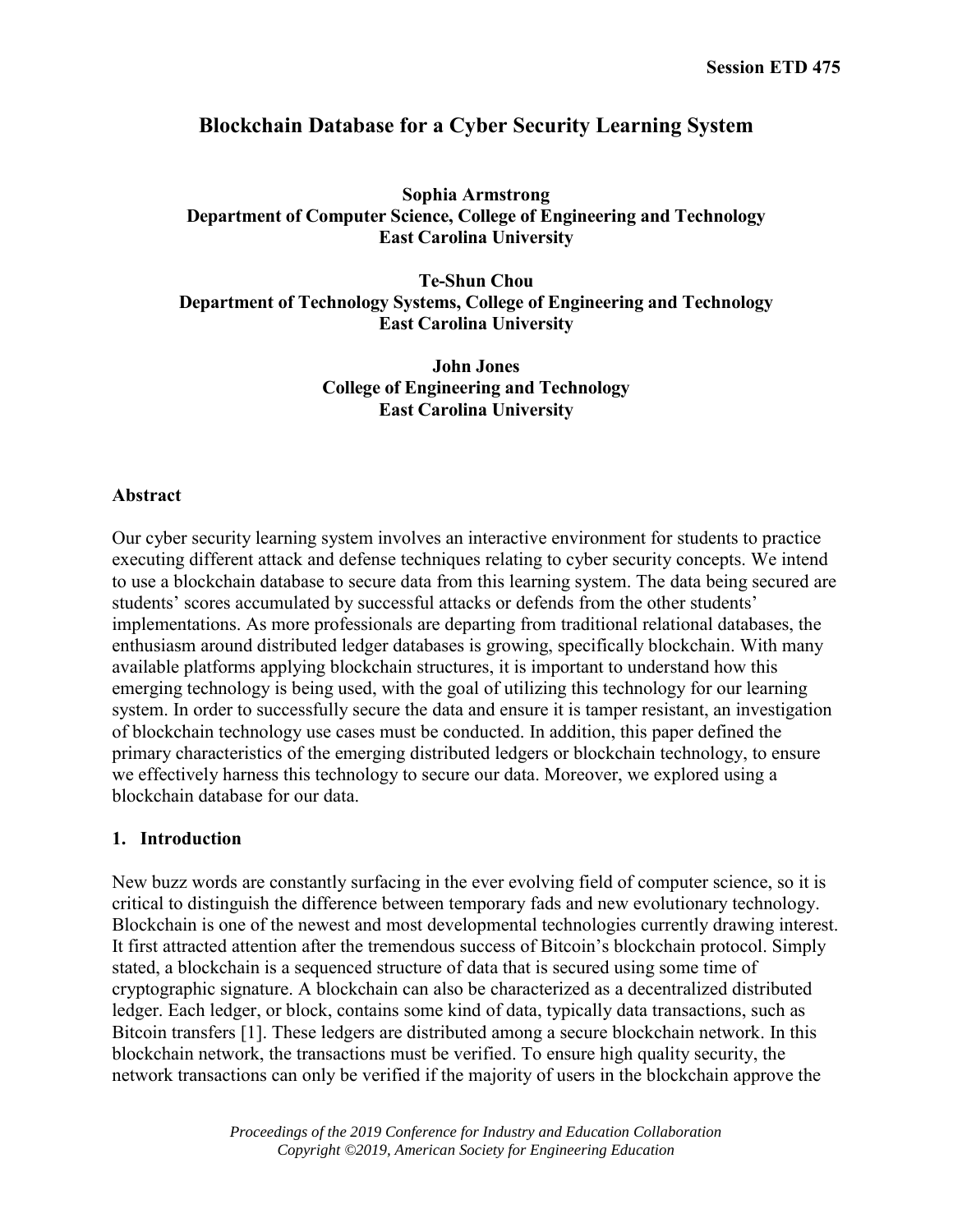verification. When data is supplied to the blockchain, it becomes almost impossible to tamper with because the transactions are monitored by the members of the blockchain network and everyone has a copy of the recorded transactions. Furthermore, a blockchain can "be defined as a consensus oriented secured distributed public/private ledger which stored data over a peer to peer network" [2], reiterating the point that a blockchain is a type of distributed ledger.

A distributed ledger can be intuitively thought of as a data structure, much like the commonly used linked list, where the "blocks" are in a chain, and each block refers to the block prior to them, functioning much like a reversed linked list. The blockchain is a type of distributed ledger consisting of an unalterable record of transactions that is distributed to all users, eliminating the chance of single point failure. In order to remove the need for a centralized authority to process or validate transactions, the distributed ledger is decentralized, so each record can be viewed and verified by all users. This allows users to audit any transactions that may be inconsistent with what is expected. Given that transaction states are monitored carefully, this system is most suitable to replace databases that involve items that change states frequently [1]. Distributed ledgers can also be thought of as another type of database with the defining characteristic of distributing across multiple sites, computers or even countries, where data is stored in continuous ledgers. Moreover, a blockchain is a database consisting of blocks of data that are 'chained' to the next block using a type of cryptographic signature. This gives the blockchain the ability to be manipulated like a ledger, which can be shared and validated by anyone with permission. But blockchain technology is more than just a distributed database; "it can also set rules about a transaction (business logic) that are tied to the transaction itself. This contrasts with conventional databases, in which rules are often set at the entire database level, or in the application, but not in the transaction [3]." Overall, a blockchain is a type of distributed ledger storage mechanism with cryptographic security features and consensus based algorithms to verify the actions done to the distributed ledgers.

Notably, the distributed nature of blockchain technology suitably provides protection for our student's scores by allowing multiple records of their scores to be securely stored on the machines comprising the blockchain network. A blockchain database will also provide some verification mechanisms, so if a student gets past the firewall and penetrates one of the machines with the database, they will not be able to alter it without a key value. Also, for most blockchain networks, once data is put on the network that entry is immutable, so students will not be able to change already stored data. Additionally, if a student does so happen to break into one of the databases, there will still be copies of the unaltered database distributed among other machines. Our implementation for a blockchain databases used BigchainDB, further details and a software analysis for using this software is discussed in following sections.

This paper is organized as follows: Section 2 discussed how blockchain technology can be used. Section 3 defined the cyber security learning system's data storage needs. Section 4 described our efforts to implement an appropriate decentralized blockchain protocol for the data using BigchainDB. Section 5 concluded the findings of this research and suggests further research to be conducted.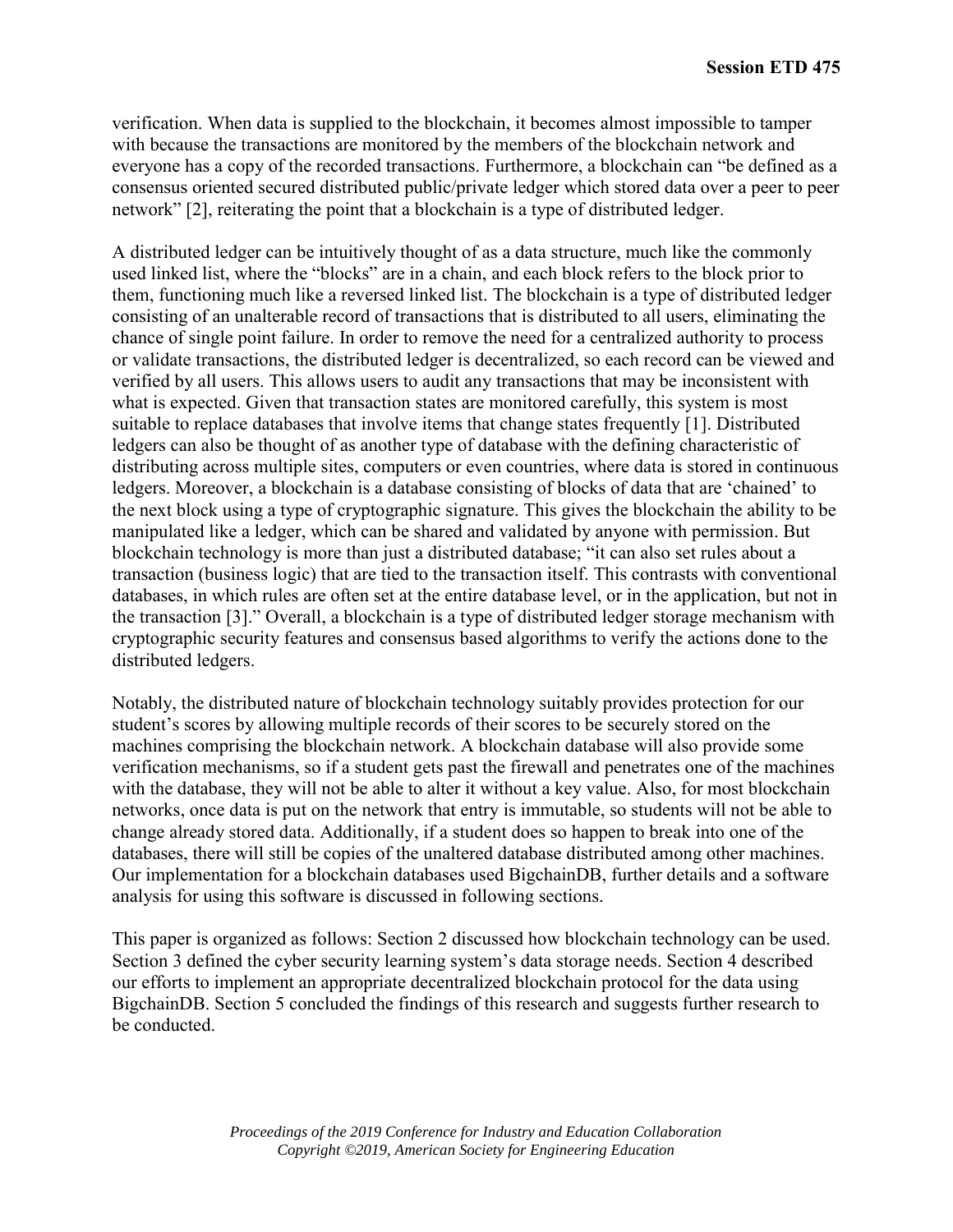### **2. Blockchain Technology Applications**

The first notable usage for blockchain technology arose from cryptocurrencies, the most wellknown being Bitcoin, where the distributed ledger structure allows the currency transactions to be monitored and distributed among many computers on a network without a central authority. Here the transaction data is encrypted using cryptographic algorithms and verified by other computers on the network. Cryptocurrency may have introduced blockchain technology to the industry, but there are many other applications that can benefit from its features including financial, commercial, and even improving transactions in developing countries. In the financial sector, many are taking advantage of the security, decentralization and immutability of this technology to develop private ledgers that cut costs and allow real time market activity to be monitored [4]. On the commercial side of the industry, Factom and Everledger are companies making progress. Factom focuses on securing data, while Everledger is focusing on identifying and verifying items, such as tracking diamonds from mine to market. Another company providing protection for the financial field is Ripple. Ripple is using an unsupervised approach to detecting fraud that is based on a distributed ledger network. Ripple provides a payment network, currency exchange market, and a real time settlement system that allows banks to send international payments across multiple networks faster than other methods. The information sent through the Ripple network is represented by a distributed ledger structure consisting of a collection of transactions, user information, a date and a sequence number that the network stores as a sequence of ledgers. As with most blockchain protocols, new information must be verified, and a consensus must be made between the nodes on the network to identify which transactions modify which ledger [5]. In developing countries, the need for trusted transactions play a large roll for issues such as land registration to secure land ownership titles. Blockchain technology is being used to monitor and ensure only trusted transactions are being made to keep land records honest for underrepresented people in developing countries [4].

Blockchain technology is also being used to protect data, as described in "Decentralizing Privacy: Using Blockchain to Protect Personal Data," where researchers used a blockchain protocol to create an automated data access-control manager [6]. Other potential use cases for blockchain include protecting digital infrastructure from cyberattacks [3] and controlling access to volatile data in web applications [7]. The exponential growth of digital data is posing many threats to data security, consider the rapid formation of the internet of things, but blockchain technology could be the answer the industry is looking for. Mobius, an open source internet of things server platform, is already integrating blockchain into its system to store and secure the real time sensor data. It promises better security than the previous MySQL server with the recently discovered vulnerability to "a deodorization method using SQL injection and remote access, utilizing the transmission method using the http protocol ruling [8]." The configuration suggests to store the sensor data in a blockchain of Ethereum's, an open source virtual currency network to prevent forgery by utilizing Ethereum's security hashing processes of creating public and private keys to secure data transmissions. Ethereum also plans to utilize Smart Contract, which is a method of encryption and authentication used when a user requests data that uses the private keys [8]. Ultimately, the security features and decentralized distributed nature provided by blockchain technology is beneficial to many industries that want to insure secure data and any data transactions that may be necessary.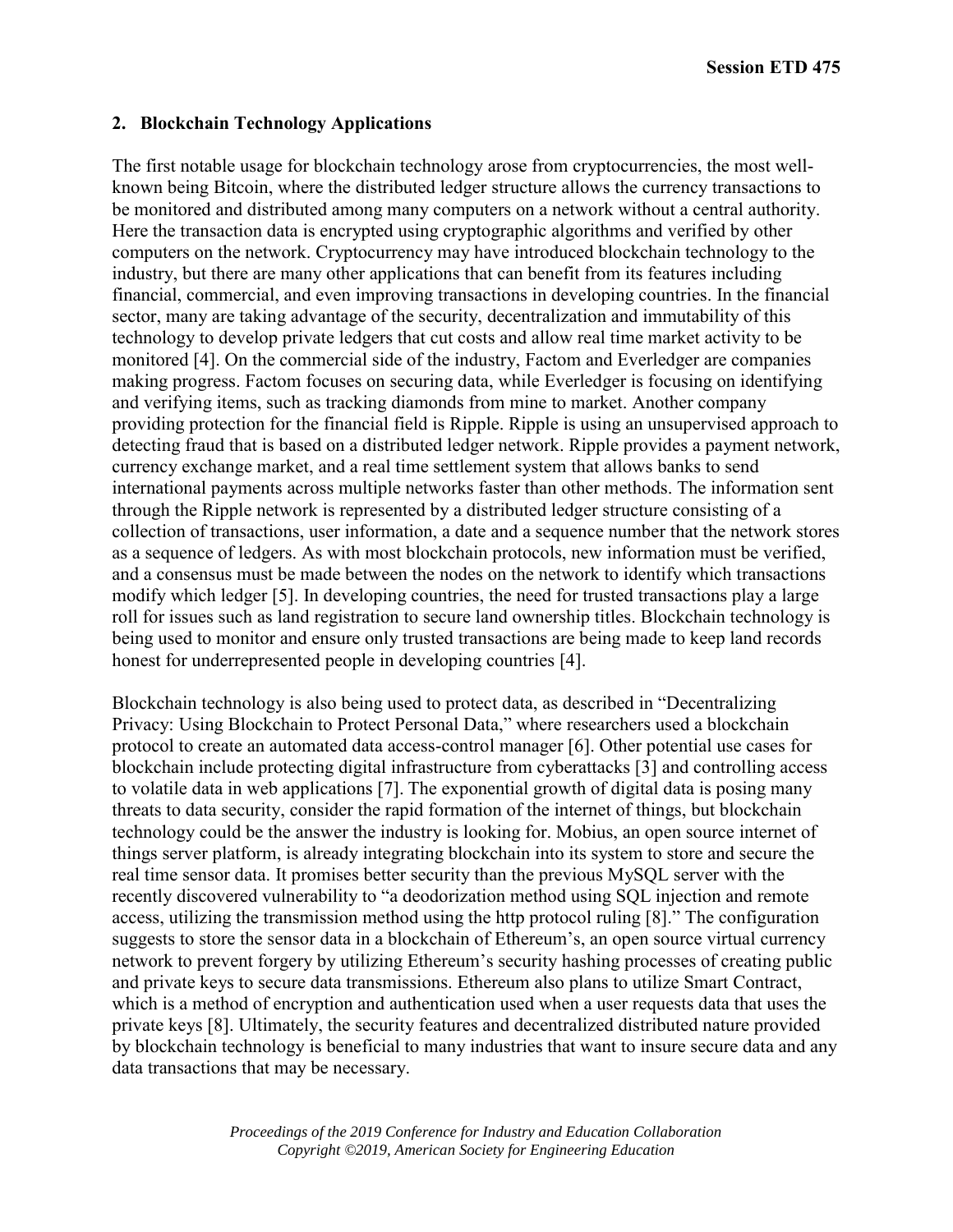# **3. Cyber Security Learning System's Data Architecture**

Considering the added security, a decentralized blockchain system provides, it is a good fit to secure the data from our cyber security learning system. In this system, each student participating has ten virtual machines for their defender security learning environments and an additional one for their attacker environment. The system is currently intended for ten students but can be expanded in the future if needed. Every student reads an introduction on the cyber-attacks they are implementing and defending from the other student's implementations. Then they take a quiz on the material before launching a virtual machine for a hands-on experience dealing the with cyber security topics they are now familiar with. As previously mentioned, each student has a total of eleven virtual machines that communicate through a network.

The objective of this learning system is to provide a game-based learning environment, so a score is kept for the students monitoring who successfully break into or protect their virtual environments. As these students are being trained to break into systems, a secure network must be used to check the scores. That network, named BREserver, is connected to all the virtual environments with the sole purpose of checking the environments for attacks and sending updates on the virtual machines. A scoreboard virtual machine then communicates with the BREserver virtual machine through a socket, receiving the updates as they come through. The blockchain database is incorporated into the scoreboard virtual machines, where the database is decentralized on multiple nodes running on different machines/IPs. The blockchain database was implemented using BigchainDB, an open source distributed database technology that incorporates blockchain characteristics.

# **4. Methodology**

# **4.1. Terminology**

Our implementation of a blockchain database used BigchainDB, so our first step in building our database was to understand BigchainDB terminology. The most fundamental structure created by BigchainDB is the BigchainDB Node. A BigchainDB Node is a logic machine running the BigchainDB Server software and other necessary software [9]. Each node must consist of at least the BigchainDB Server, a MongoDB server, Tendermint, and storage for MongoDB and Tendermint [10]. Tendermint is the blockchain core protocol that gives BigchainDB its blockchain characteristics. Additionally, MongoDB is an open source database server/client protocol that operates using a NoSQL querying language [12]. The MongoDB server is used as the backend storage for the data from BigchainDB, providing BigchainDB its database characteristics. Security for the MongoDB is insured "by avoiding DoS attacks at the NGINX proxy layer and by ensuring that MongoDB has TLS enabled for all its connections [13]." A collection of connected BigchainDB nodes forms a BigchainDB cluster, where each node is set up running the same software [10]. BigchainDB nodes can communicate to each other using the networking and consensus protocols implemented by Tendermint. A BigchainDB Network is a cluster of 4 or more BigchainDB nodes [10]. The group of people or organizations who operate the nodes of the BigchainDB Network are referred to as the "consortium, [11]" and should all be equal in the amount of power they have. "Each node has its own local MongoDB database," and each member of the consortium is in charge of diversifying their node. Diversity is important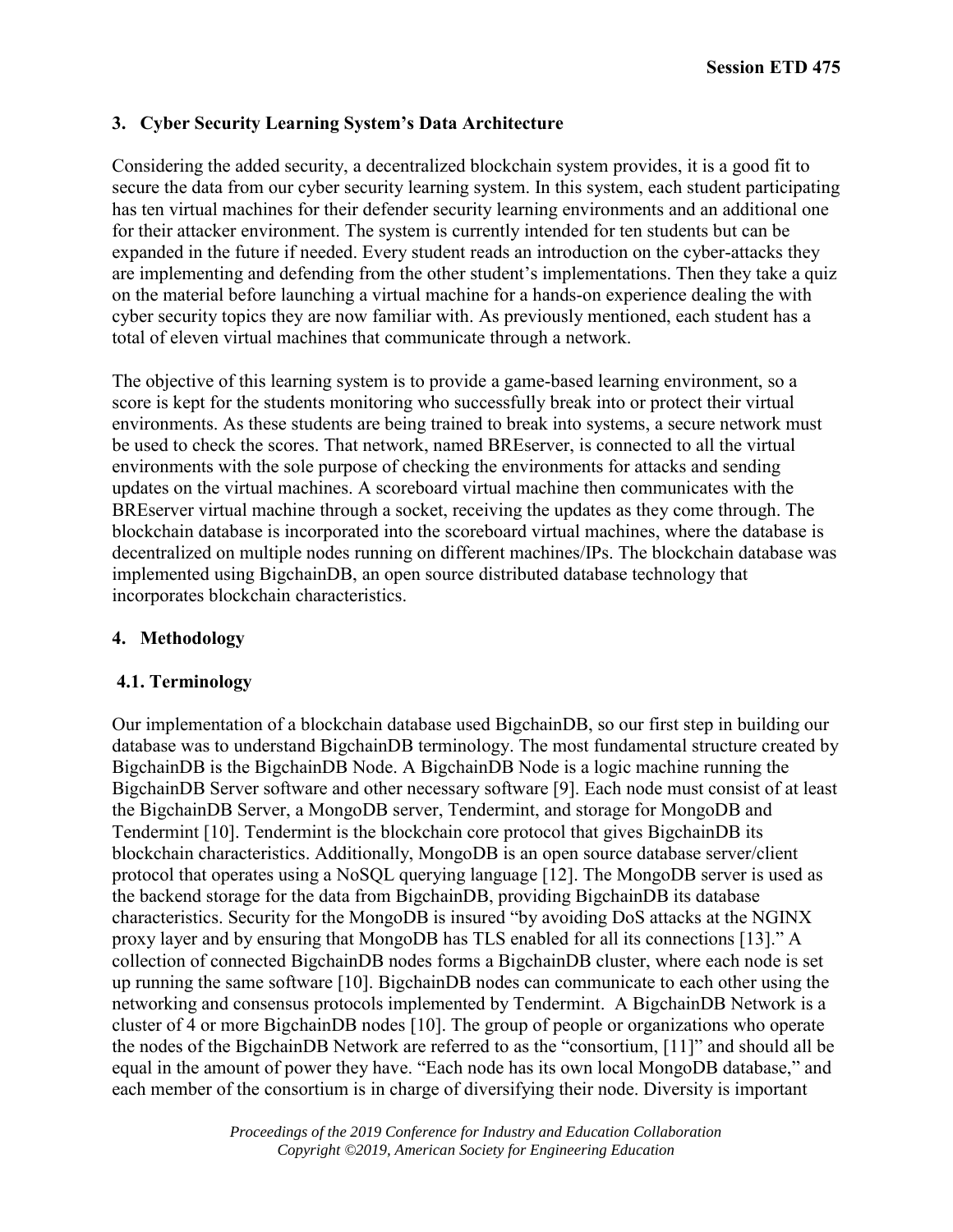because "If all the nodes are running the same code, i.e. the same implementation of BigchainDB, then a bug in that code could be used to compromise all of the nodes. Ideally, there would be several different, well-maintained implementations of BigchainDB Server (e.g. one in Python, one in Go, etc.), so that a consortium could also have a diversity of server implementations. Similar remarks can be made about the operating system [9]." The BigchainDB Server's main functionality is to set up the environment a node will operate with and initiate the local MongoDB and Tendermint instances. This is critical for the creation of a BigchainDB cluster, correctly setting up the first node to ensures all other dependencies should operate successful.

Another fundamental concept necessary for understand how BigchainDB operates is how they represent the data being stored. Data is structured as "assets," which can be any digital or physical objects [14]. In our case, the assets being stored in BigchainDB are student's scores. Assets can be generated on the BigchainDB network using the "CREATE" transaction, or the "TRANSFER" transaction. The CREATE transaction creates a new asset and associates it with the desired user who owns this asset. The CREATE transaction intakes the desired characteristics of this new asset and the owner's credentials. For example, if a user wants to create an asset for the book they are trying to sell, a CREATE transaction will be used and the input would include information such as title, author, publishing date, etc. Along with information about the asset, information about the user owning the asset is inputted when using the CREATE transaction. The user who owns this asset is represented by a public key that is inputted and validates that this specific user owns this asset. The asset is then signed with the user's private key to further validate initial ownership of the asset. If the public and private key are not associated to the same user, the transaction will not be verified and will not be created. A transaction ID is generated for the asset, containing a hash of all the information created by this initial CREATE transaction. This transaction ID is used in later transactions to reference the asset and the input data associated with the asset. The output for the CREATE transaction states the official owner of the asset, the user who created and signed the asset with their public and private keys and defines that this asset's ownership cannot be transferred without a signature with the private key of the owner. Ownership of the asset can be transferred to another user with the TRANSFER transaction, that intakes a reference to the output of the CREATE transaction and must contain a signature from the original owner's private key to validate the user is aware and approving the transfer [14]. A BigchainDB driver is necessary to perform the described CREATE and TRANSFER transactions.

In order to connect and interact with the BigchainDB Network that set up using the BigchainDB Server, a BigchainDB driver is necessary. There are many official drivers and tools available to connect to the BigchainDB Network, but two of the most popular are the Python and JavaScript drivers. The driver requires a BigchainDB Root URL to access this Network and communicate with the node or cluster. There are three possible cases for determining what the BigchainDB Root URL is [15]. Case one is if a BigchainDB node is running locally, and if the BIGCHAINDB\_SERVER\_BIND setting wasn't changes, then the BigchainDB Root URL is 'https://example.com:9988.' Case two involves a cluster hosted by someone else, so they will provide their set BigchainDB Root URL. Case three is if the node is running the Docker-based dev setup, and the connections is from the BigchainDB driver that comes with this setup, then the BigchainDB Root URL is 'http://bdb-server:9984' [16]. There are other variations for

> *Proceedings of the 2019 Conference for Industry and Education Collaboration Copyright ©2019, American Society for Engineering Education*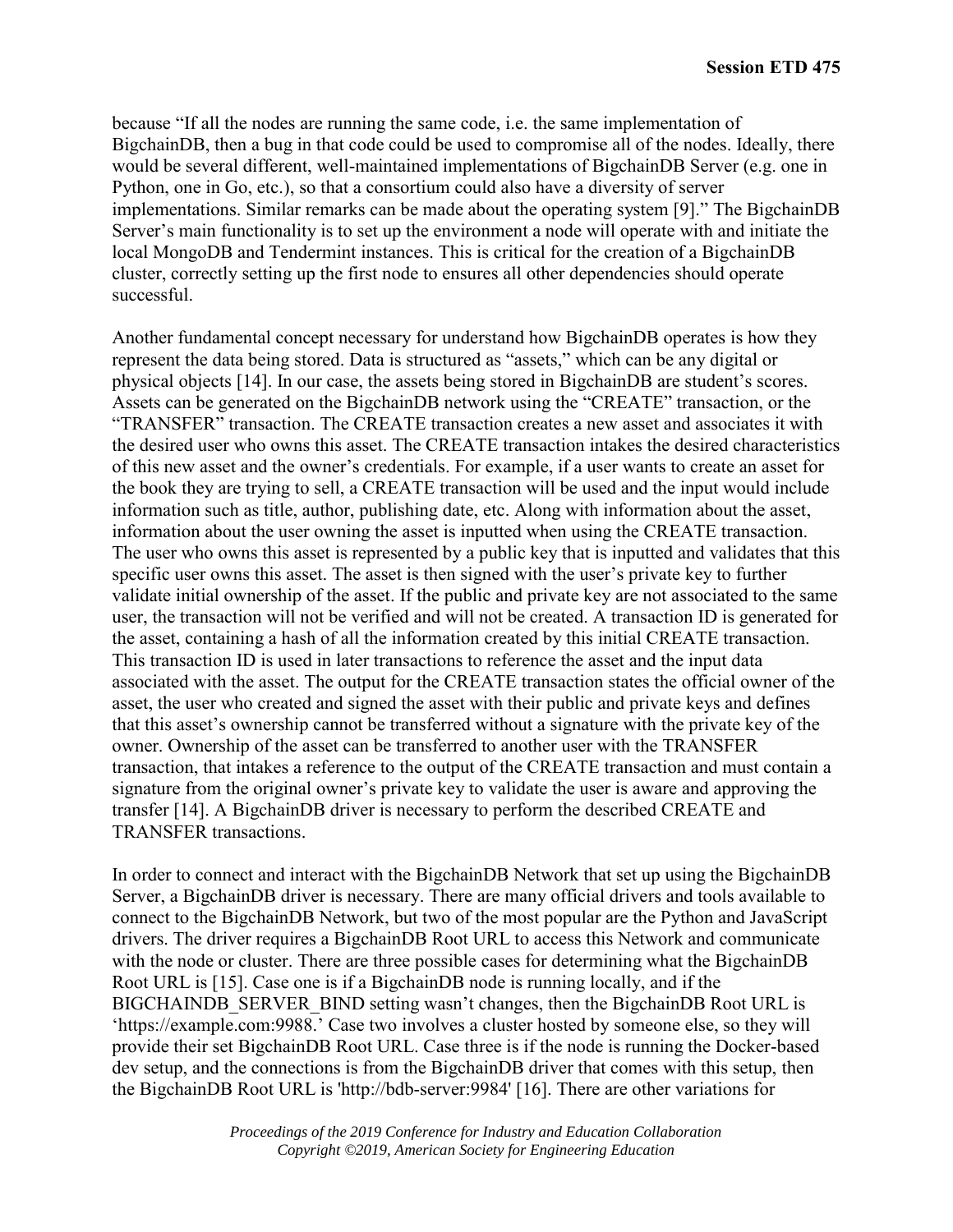choosing the correct BigchainDB Root URL, but these are the most typical. The BigchainDB Root URL can also be manually set when creating a node but editing the BIGCHAINDB SERVER BIND setting [16]. Overall, BigchainDB is a blockchain database consisting of a BigchainDB Network, initialized by the BigchainDB Server, and accessed/manipulated using one of the BigchainDB drivers.

### **4.2. Installation**

For our BigchainDB implementation, we used an Ubuntu 18.04 virtual machine to create the first node in our cluster. We initially began installation using an Ubuntu 16.04 virtual machine, but Python3.6 is required for BigchainDB, and this version is not automatically installed. There are installation methods for Python3.6 on Ubuntu 16.04, but when calling python3 the automatic response is to use the Python3.5 version that is installed. We successfully set python3 to use 3.6 instead of 3.5 by using the "sudo update-alternatives" command, then made sure our system was up to date using the "sudo apt update" and "sudo apt full-upgrade", as recommended by the installation directions for setting up a node [10]. Then we ran "sudo apt install -y python3-pip libssl-dev" to install the required packages. We checked that pip3 was using Python3.6, and it was, so we continued and ran "sudo pip3 install bigchaindb==2.0.0a6" to install the latest version of BigchainDB. However, we ran into an error during this execution, the Python.h file could not be found, which corrupted the build of the remaining dependencies. We suspected this error was due to the installation of Python3.6 and after many hours how trying to resolve the issue, we were unsuccessful. We decided to instead use an Ubuntu 18.05 virtual machine, as the documents provided were tested on an Ubuntu 18.04 LTS Virtual Machine on Microsoft Azure [10].

Using the Ubuntu 18.05 virtual machine, installation was successful. Following the instructions for Member set up, each member set up its own node consisting of the "BigchainDB Server, Tendermint Core, MongoDB, and configuring the firewall. [10]" To set up the firewall, we accepted inbound connections for ports 9984, 9985, 26656, and also added port 22 to continue access to the machine via SSH. To configure the BigchainDB Server, we ran bigchaindb configure and we bind the API Server to 0.0.0.0:9984 to expose the API to the public. The other configure questions we kept the default, but may need to edit these later. Every node in the network is identified by a generated public key, private key, hostname, and node id in the form of the triplet: <hostname, node\_id, public\_key>. Every member of the network must create and securely store their node's private key, then share the <hostname, node id, public key> triplet with all members. We did this using the "tendermint init" command, that stored the nodes public key in the file .tendermint/config/priv validator.json [10]. An example of this json file is shown in Figure 1.

```
{
 "address": "5943A9EF6285791A504918E1D117BC7F6A615C98",
"pub_key": \{"type": "AC26791624DE60",
     "value": "W3tqeMCU3d4SHDKqrwQWTahTW/wpieIAKZQxUxLv6rI="
 },
"last_height": 0,
"last_round": 0,
"last_step": 0,
```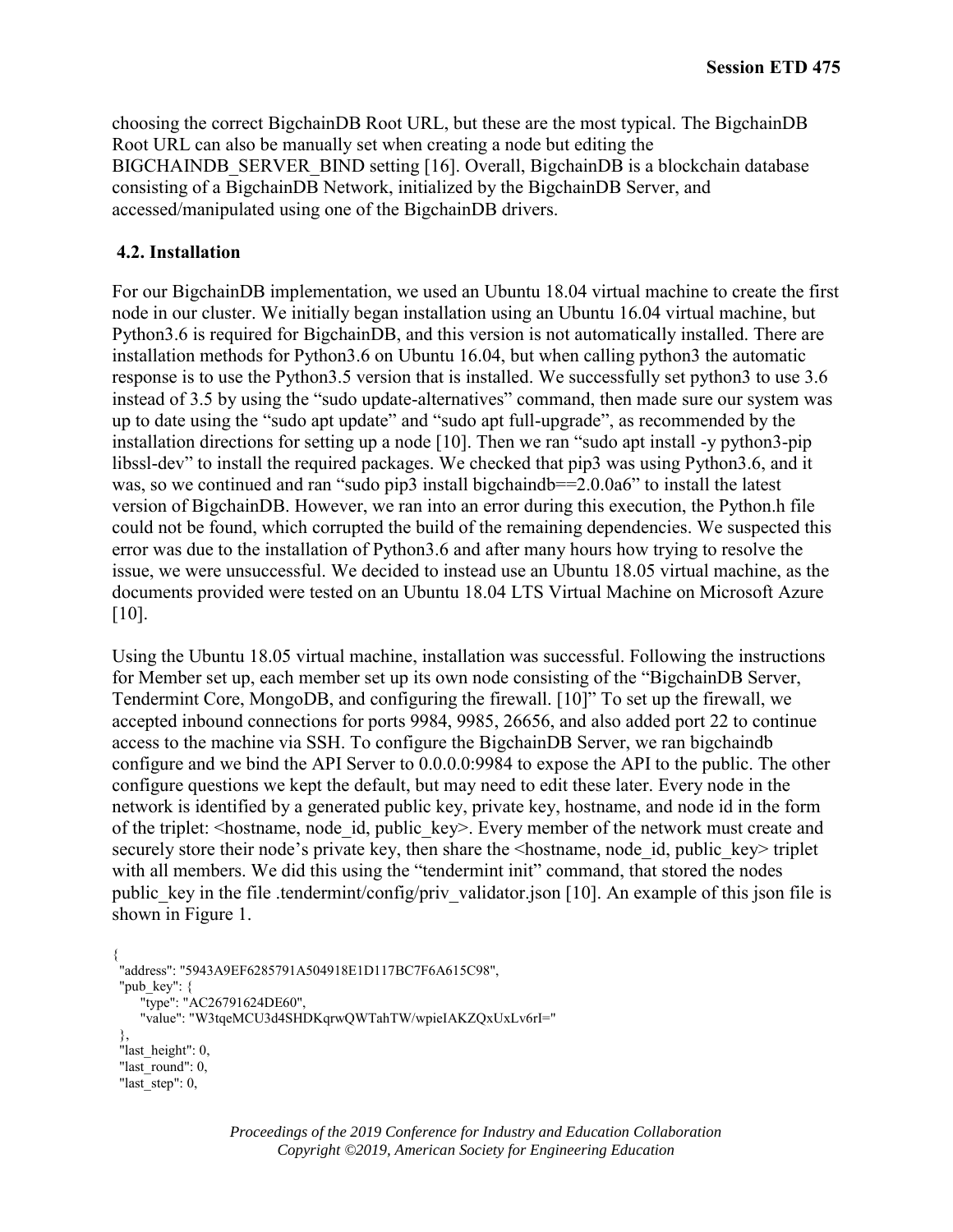```
 "priv_key": {
     "type": "954568A3288910",
    "value": 
"3sv9aExgME6MMjx0JoKVy7KtED8PBiPcyAgsYmVizslbe2p4wJTd3hIcMqqvBBZNqFNb/CmJ4gAplDFTEu/qsg=="
 }
}
```
### Figure 1. An example of json file

To get the node's node id, we ran "tendermint show node id" and for the hostname we use localhost. We shared the node id, pub key.value and hostname of the nodes with all other members. In order it insure high quality security, "each Member should take extra steps to verify the public keys they receive from the other Members have not been tampered with, e.g. a key signing party would be one way [10]." The Coordinator, the person in charge of connecting the nodes together, received the necessary data that was previously discussed, and combined the data in the .tendermint/config/genesis.json file. The genesis.json file now contained all the data for the nodes in the network, and the Coordinator shared this file with all the Members. We have three other nodes in our network, for a total of four nodes, and they are all running on Ubuntu 18.04 virtual machines. Our Members in charge of the other nodes then verified the genesis.json file contained the correct public keys and stored a local copy of the genesis.json file in the .tendermint/config directory. All Member now have the same chain\_id, gensis\_time, and validators. Additionally, each Member edited the .tendermint/config/config.toml to set the creat empty blocks to false and add the Member information to the persistent peers variable. The final step in setting up the BigchainDB network was for each Member to run "bigchaindb start" and "tendermint node" to run the network on the foreground. To keep the nodes running after logout, "nohup", "tmux" or "screen" can be used [10]. To start the network immediately following the operating system's boot, startup scripts for BigchainDB and Tendermint are recommended and we plan to write these. Our BigchainDB installation is completed but applying our BigchainDB database to secure the student's data is still in progress.

# **4.3. Our Application**

After understanding and installing BigchainDB, utilizing the database to secure the student's data was the next task. While using some kind of encryption key to lock our database would suffice to secure the student's data, our goal was to distribute the database among multiple sources as an additional precaution. With this in mind, blockchain technology supplies encryption feature as well as distributed characteristics, providing to be a good fit for our security needs. As previously mentioned, each student has ten defender virtual machines and one attacker virtual machine. The log file monitored each defender virtual machine for attacker's success and outputs a status report on itself and each attacker. TLS and SSL are used to secure the data before coming to our database. We initially used a python script to read in the log file and updated the scoreboard virtual machine database, which was a MongoDB database, according to the IP address of the successful attack. So, to integrate our distributed BigchainDB databases, we plan to use the CREATE transaction to push the data into the blockchain network, storing a copy of the updated student's score on each node in the network. Once an asset is pushed to the database, that record becomes immutable and can only be updated through another transaction, but a copy of that record remains in the chain of events on our blockchain network [17]. We will import the BigchainDB Python-Driver to our existing python script and create an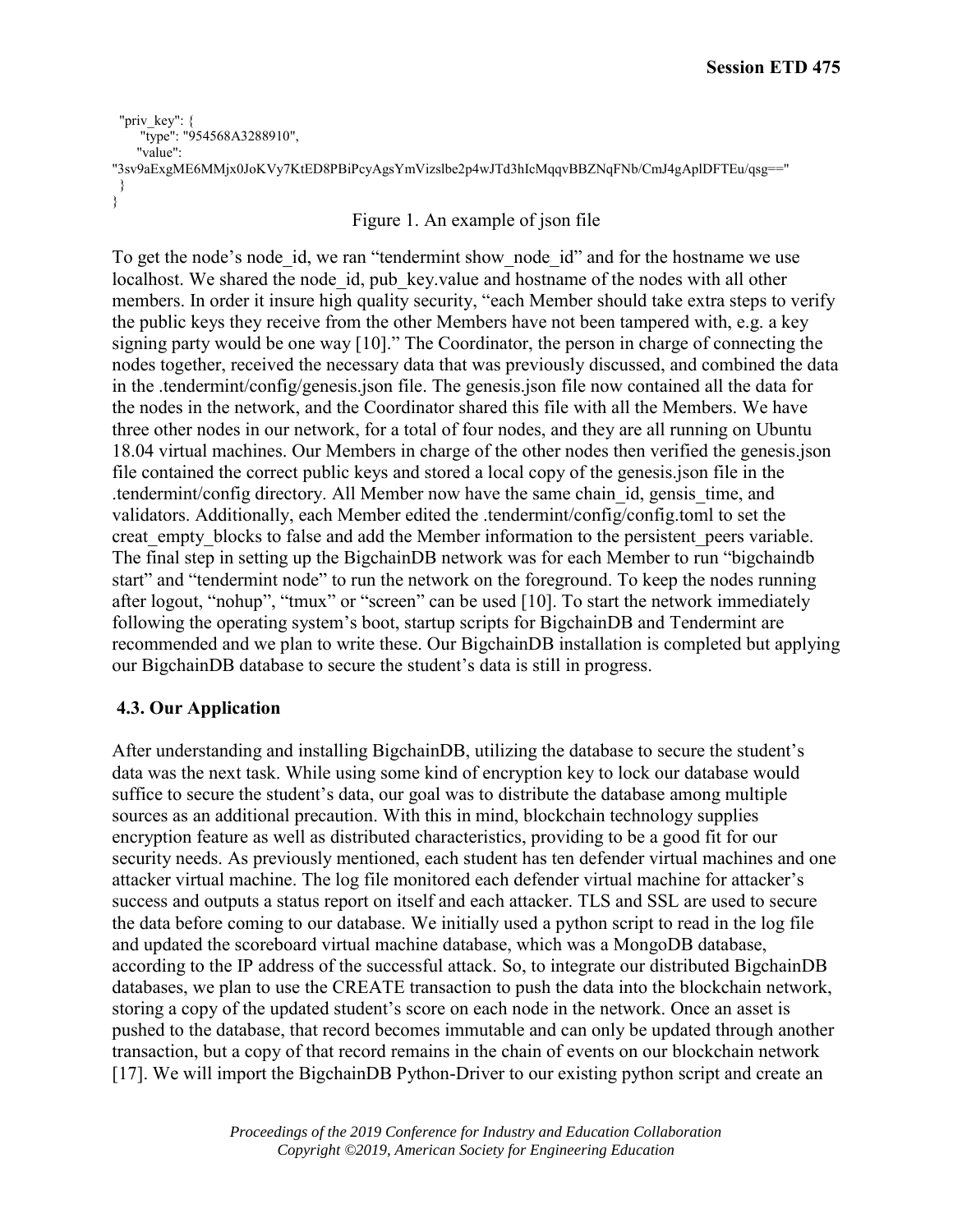asset model to describe the students' score. Every time a student's defender virtual machine is compromised, a TRANSFER transaction for that student's score field will deduct point from their score and transfer points to the successful student attacker. Our asset mode looks like Figure 2.

```
student score = \{'data': {
           'ip_address': "172.20.1.252"
            'score': 5
             'message': "Password set to password"
        }
}
      Figure 2. The asset model
```
Our transactions operates similarly to the example described earlier with Alice and Bob's Game boy transaction model. Applying this blockchain database software insures student's scores are correctly modified as they cannot be updated without public and private key signatures. These transactions are recorded on the blockchain network and distributed among four machines for another layer of protection. Coupled with the distributed nature of BigchainDB, the immutability of the data, and the private key signatures needed to update students' scores, BigchainDB provides suitable security for our students' scores.

### **5. Conclusions**

Emerging technology is constant surfacing, then perishing in the computer science field, but blockchain is here to stay. Blockchain techniques adapt well to the security needs for the rapidly growing data production, due to the cryptographic signatures and consensus algorithms that provide proof of ownership and validity distributed across many users. BigchainDB is one of the many companies making use of this distributed ledger methodology and provided suitable protection for our students' score data. Further research must be conducted to finish our application, but the infrastructure is in place and our future strategy has been determined. In conclusion, blockchain technology is more than just a framework for cryptocurrencies, it is applicable to many diverse initiatives and should be further investigated to improve existing technical procedures.

#### **Acknowledgements**

This research is based upon work supported by the Secure &Trustworthy Cyberspace (SaTC) Program of the National Science Foundation under Grant Number 1723650. The authors are grateful to the support of Department of Technology Systems in the College of Engineering and Technology at East Carolina University.

### **References**

[1] S, McLean and S. Deane-Johns, "Demystifying Blockchain and Distributed Ledger Technology - Hype or Hero?" *Computer Law Review International,* vol. 17, *(4),* pp. 97-102, 2016. Available: ProQuest, http://search.proquest.com. [Accessed: Jun. 9, 2018].

> *Proceedings of the 2019 Conference for Industry and Education Collaboration Copyright ©2019, American Society for Engineering Education*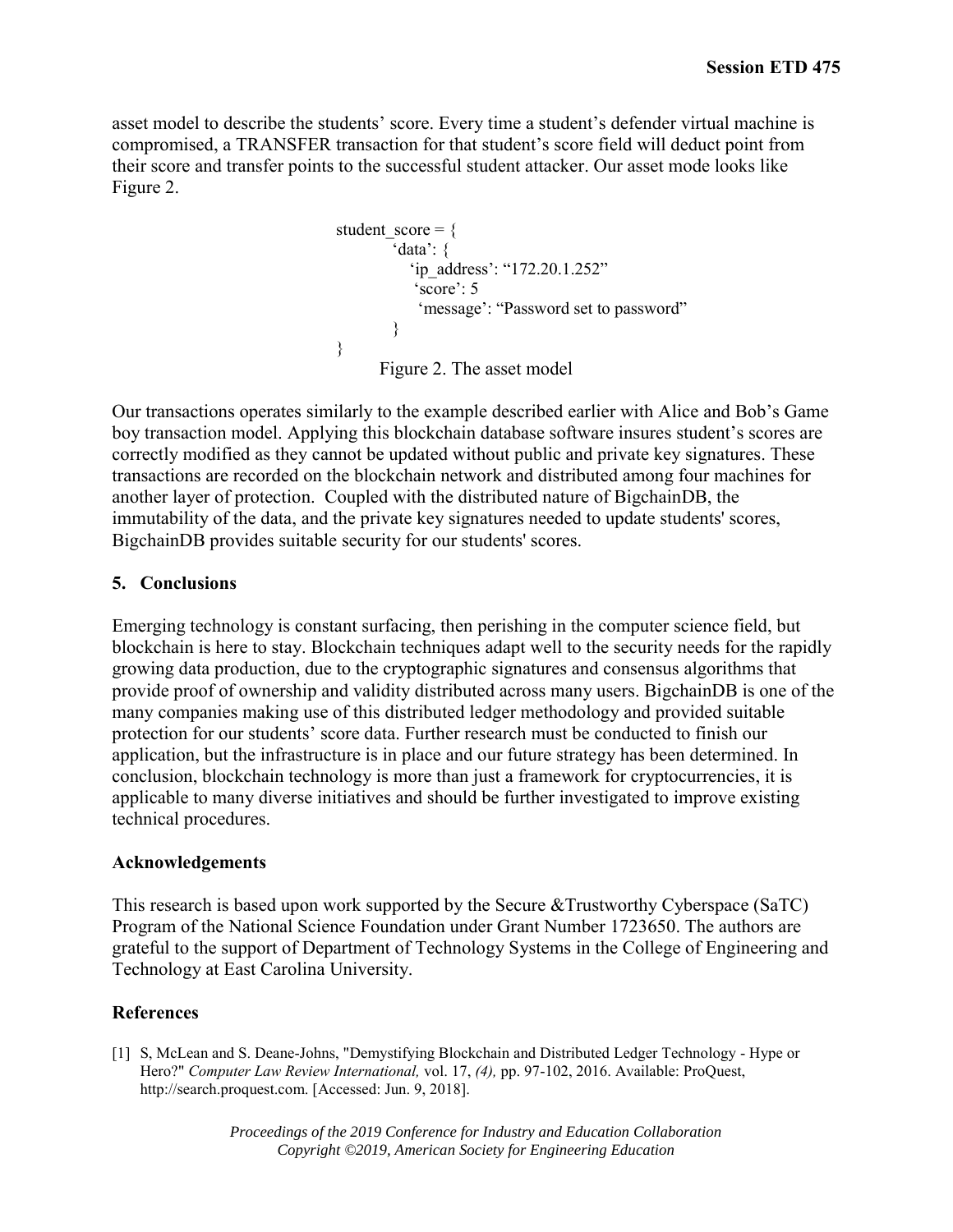- [2] R. D. Camino, R. State, L. Montero and P. Valtchev, "Finding Suspicious Activities in Financial Transactions and Distributed Ledgers," *2017 IEEE International Conference on Data Mining Workshops (ICDMW)*, New Orleans, LA, 2017, pp. 787-796, 2017. [Online]. Available: IEEE Xplore, http://www.ieee.org. [Accessed: Jun. 15, 2018].
- [3] G. O. for Science, M. Hancock, and E. Vaizey, "Distributed Ledger Technology: beyond block chain." *The UK Government Chief Scientific Advisor,* Jan 2016. [Online]. https://assets.publishing.service.gov.uk/government/uploads/system/uploads/attachment\_data/file/492972/gs-16-1-distributed-ledger-technology.pdf. [Accessed: Jun. 19, 2018].
- [4] S. Underwood, "Blockchain Beyond Bitcoin," *Association for Computing Machinery. Communications of the ACM,* vol. 59, *(11),* pp. 15, 2016. Available: ProQuest, http://search.proquest.com. [Accessed: Jun. 15, 2018].
- [5] R. D. Camino, R. State, L. Montero and P. Valtchev, "Finding Suspicious Activities in Financial Transactions and Distributed Ledgers," *2017 IEEE International Conference on Data Mining Workshops (ICDMW)*, New Orleans, LA, 2017, pp. 787-796. Available: IEEE Xplore, http://www.ieee.org. [Accessed: Jun. 16, 2018].
- [6] G. Zyskind, O. Nathan and A. Pentland, "Decentralizing Privacy: Using Blockchain to Protect Personal Data," *2015 IEEE Security and Privacy Workshops*, San Jose, CA, 2015, pp. 180-184. Available: IEEE Xplore, http://www.ieee.org. [Accessed: Jun. 16, 2018].
- [7] L. Xu, L. Chen, N. Shah, Z. Gao, Y. Lu, and W. Shi. "DL-BAC: Distributed Ledger Based Access Control for Web Applications," *WWW '17 Companion Proceedings of the 26th International Conference on World Wide Web Companion,* Pages 1445-1450, April 3-7, 2017. [Online]. Available: ACM Digital Library, http://dl.acm.org/. [Accessed: Jun. 15, 2018].
- [8] J. H. Jeon, K. Kim and J. Kim, "Block chain based data security enhanced IoT server platform," *2018 International Conference on Information Networking (ICOIN)*, Chiang Mai, 2018, pp. 941-944. Available: IEEE Xplore, http://www.ieee.org. [Accessed: Jun. 16, 2018].
- [9] "Terminology," 2018. [Online]. Available: https://docs.bigchaindb.com/en/latest/terminology.html. [Accessed: Jun. 18, 2018]
- [10] "How to Set Up a BigchainDB Network," 2018. [Online]. Available: http://docs.bigchaindb.com/projects/server/en/latest/simple-deployment-template/network-setup.html. [Accessed: Jun. 18, 2018]
- [11] "Bigchaindb 2.0 the blockchain database," May 2018. [Online]. Available: https://www.bigchaindb.com/whitepaper/bigchaindb-whitepaper.pdf. [Accessed: Jun. 18, 2018].
- [12] "The mongodb 4.0 manual," 2018. [Online]. Available: https://docs.mongodb.com/manual/. [Accessed: Jun. 18, 2018].
- [13] "Architecture of a BigchainDB Node Running in a Kubernetes Cluster," 2018. [Online]. Available: http://docs.bigchaindb.com/projects/server/en/master/k8s-deployment-template/architecture.html. [Accessed: Jun. 18, 2018].
- [14] "Key concepts of BigchainDB," 2018. [Online]. Available: https://www.bigchaindb.com/developers/guide/keyconcepts-of-bigchaindb/. [Accessed: Jun. 18, 2018].
- [15] "Determine the BigchainDB Root URL," 2018. [Online]. Available: https://docs.bigchaindb.com/projects/pydriver/en/latest/connect.html. [Accessed: Jun. 18, 2018].